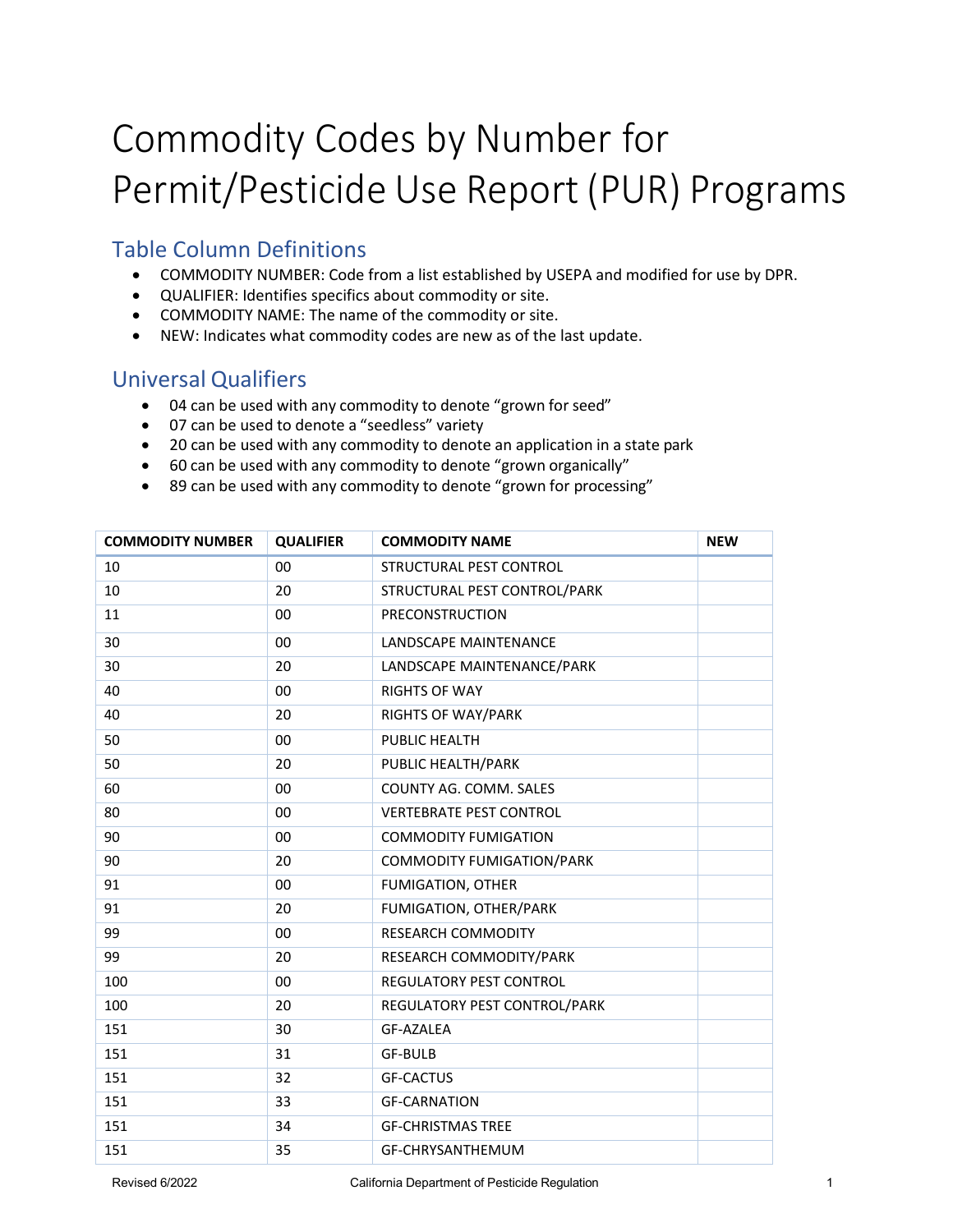| <b>COMMODITY NUMBER</b> | <b>QUALIFIER</b> | <b>COMMODITY NAME</b>                         | <b>NEW</b> |
|-------------------------|------------------|-----------------------------------------------|------------|
| 151                     | 36               | <b>GF-CONIFER</b>                             |            |
| 151                     | 37               | <b>GF-DEC. SHRUB</b>                          |            |
| 151                     | 38               | GF-DEC. TREE                                  |            |
| 151                     | 39               | GF-EVG. SHRUB                                 |            |
| 151                     | 40               | <b>GF-EVG. TREE</b>                           |            |
| 151                     | 41               | <b>GF-FERN</b>                                |            |
| 151                     | 44               | <b>GF-FLOWER SEED</b>                         |            |
| 151                     | 42               | <b>GF-FLWRNG PLANT</b>                        |            |
| 151                     | 45               | <b>GF-FOLIAGE PLANT</b>                       |            |
| 151                     | 43               | <b>GF-FLWRNG TREE</b>                         |            |
| 151                     | 46               | <b>GF-GROUND COVER</b>                        |            |
| 151                     | 47               | <b>GF-HOUSE PLANT</b>                         |            |
| 151                     | 48               | <b>GF-ICEPLANT</b>                            |            |
| 151                     | 49               | GF-IVY                                        |            |
| 151                     | 50               | <b>GF-JUNIPER</b>                             |            |
| 151                     | 51               | <b>GF-PALM</b>                                |            |
| 151                     | 52               | <b>GF-PINE TREE</b>                           |            |
| 151                     | 53               | GF-ROSE                                       |            |
| 151                     | 54               | <b>GF-SUCCULENT</b>                           |            |
| 151                     | 55               | <b>GF-TURF</b>                                |            |
| 151                     | 56               | GF-VINE                                       |            |
| 151                     | 00               | N-GRNHS GRWN CUT FLWRS OR GREENS              |            |
| 152                     | 00               | N-OUTDR GRWN CUT FLWRS OR GREENS              |            |
| 152                     | 30               | OF-AZALEA                                     |            |
| 152                     | 31               | OF-BULB                                       |            |
| 152                     | 32               | OF-CACTUS                                     |            |
| 152                     | 33               | OF-CARNATION                                  |            |
| 152                     | 34               | OF-CHRISTMAS TREE                             |            |
| 152                     | 35               | OF-CHRYSANTHEMUM                              |            |
| 152                     | 36               | OF-CONIFER                                    |            |
| 152                     | 37               | OF-DEC. SHRUB                                 |            |
| 152                     | 38               | OF-DEC. TREE                                  |            |
| 152                     | 39               | OF-EVG. SHRUB                                 |            |
| 152                     | 40               | OF-EVG. TREE                                  |            |
| 152                     | 41               | OF-FERN                                       |            |
| 152                     | 44               | OF-FLOWER SEED                                |            |
| 152                     | 42               | OF-FLWRNG PLANT                               |            |
| 152                     | 45               | OF-FOLIAGE PLANT                              |            |
| 152                     | 43               | OF-FLWRNG TREE                                |            |
| 152                     | 46               | OF-GROUND COVER                               |            |
| 152                     | 47               | OF-HOUSE PLANT                                |            |
| 152                     | 48               | OF-ICEPLANT                                   |            |
| 152                     | 49               | OF-IVY                                        |            |
| Revised 6/2022          |                  | California Department of Pesticide Regulation |            |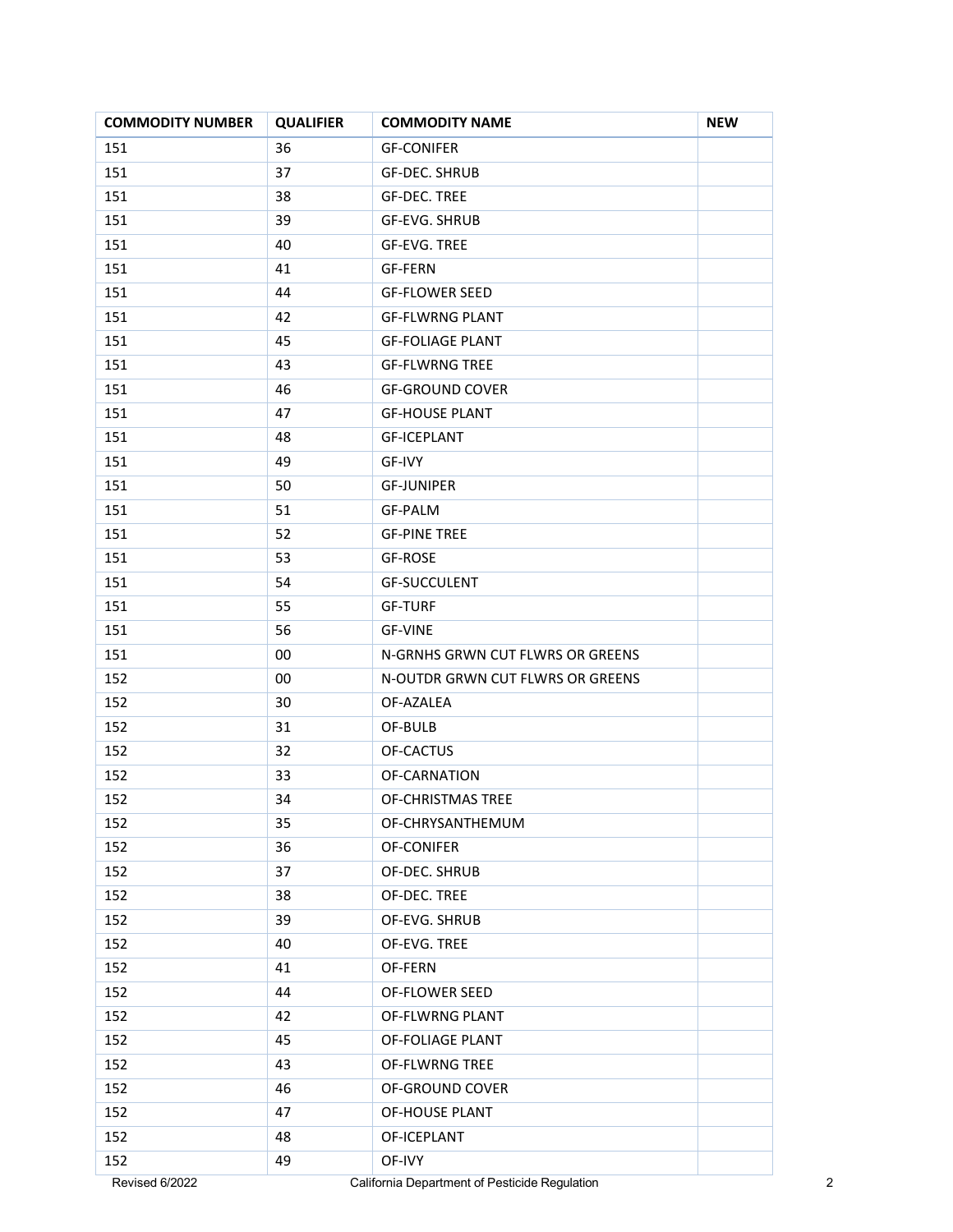| <b>COMMODITY NUMBER</b> | <b>QUALIFIER</b> | <b>COMMODITY NAME</b>                         | <b>NEW</b> |
|-------------------------|------------------|-----------------------------------------------|------------|
| 152                     | 50               | OF-JUNIPER                                    |            |
| 152                     | 51               | OF-PALM                                       |            |
| 152                     | 52               | OF-PINE TREE                                  |            |
| 152                     | 53               | OF-ROSE                                       |            |
| 152                     | 54               | OF-SUCCULENT                                  |            |
| 152                     | 55               | OF-TURF                                       |            |
| 152                     | 56               | OF-VINE                                       |            |
| 153                     | 30               | GP-AZALEA                                     |            |
| 153                     | 31               | GP-BULB                                       |            |
| 153                     | 32               | <b>GP-CACTUS</b>                              |            |
| 153                     | 33               | <b>GP-CARNATION</b>                           |            |
| 153                     | 34               | <b>GP-CHRISTMAS TREE</b>                      |            |
| 153                     | 35               | GP-CHRYSANTHEMUM                              |            |
| 153                     | 36               | <b>GP-CONIFER</b>                             |            |
| 153                     | 37               | GP-DEC. SHRUB                                 |            |
| 153                     | 38               | <b>GP-DEC. TREE</b>                           |            |
| 153                     | 39               | GP-EVG. SHRUB                                 |            |
| 153                     | 40               | GP-EVG. TREE                                  |            |
| 153                     | 41               | GP-FERN                                       |            |
| 153                     | 44               | <b>GP-FLOWER SEED</b>                         |            |
| 153                     | 42               | <b>GP-FLWRNG PLANT</b>                        |            |
| 153                     | 45               | <b>GP-FOLIAGE PLANT</b>                       |            |
| 153                     | 43               | <b>GP-FLWRNG TREE</b>                         |            |
| 153                     | 46               | <b>GP-GROUND COVER</b>                        |            |
| 153                     | 47               | <b>GP-HOUSE PLANT</b>                         |            |
| 153                     | 48               | <b>GP-ICEPLANT</b>                            |            |
| 153                     | 49               | GP-IVY                                        |            |
| 153                     | 50               | <b>GP-JUNIPER</b>                             |            |
| 153                     | 51               | GP-PALM                                       |            |
| 153                     | 52               | <b>GP-PINE TREE</b>                           |            |
| 153                     | 53               | GP-ROSE                                       |            |
| 153                     | 54               | GP-SUCCULENT                                  |            |
| 153                     | 55               | <b>GP-TURF</b>                                |            |
| 153                     | 56               | <b>GP-VINE</b>                                |            |
| 153                     | $00\,$           | N-GRNHS GRWN PLANTS IN CONTAINERS             |            |
| 154                     | 00               | N-OUTDR CONTAINER/FLD GRWN PLANTS             |            |
| 154                     | 30               | OP-AZALEA                                     |            |
| 154                     | 31               | OP-BULB                                       |            |
| 154                     | 32               | OP-CACTUS                                     |            |
| 154                     | 33               | OP-CARNATION                                  |            |
| 154                     | 34               | OP-CHRISTMAS TREE                             |            |
| 154                     | 35               | OP-CHRYSANTHEMUM                              |            |
| 154                     | 36               | OP-CONIFER                                    |            |
| Revised 6/2022          |                  | California Department of Pesticide Regulation |            |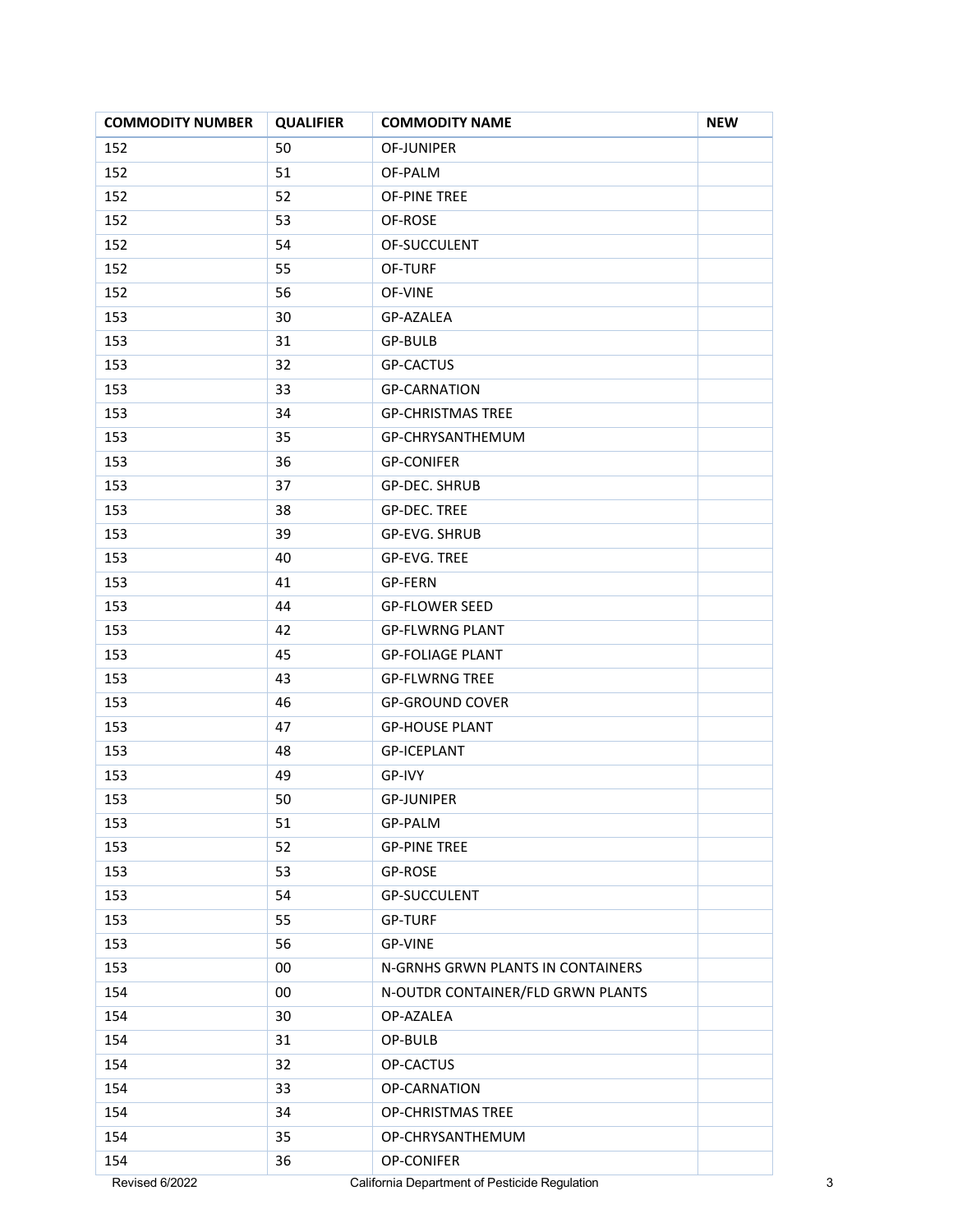| <b>COMMODITY NUMBER</b> | <b>QUALIFIER</b> | <b>COMMODITY NAME</b>                         | <b>NEW</b> |
|-------------------------|------------------|-----------------------------------------------|------------|
| 154                     | 37               | OP-DEC. SHRUB                                 |            |
| 154                     | 38               | OP-DEC. TREE                                  |            |
| 154                     | 39               | OP-EVG. SHRUB                                 |            |
| 154                     | 40               | OP-EVG. TREE                                  |            |
| 154                     | 41               | OP-FERN                                       |            |
| 154                     | 44               | OP-FLOWER SEED                                |            |
| 154                     | 42               | OP-FLWRNG PLANT                               |            |
| 154                     | 45               | <b>OP-FOLIAGE PLANT</b>                       |            |
| 154                     | 43               | <b>OP-FLWRNG TREE</b>                         |            |
| 154                     | 46               | OP-GROUND COVER                               |            |
| 154                     | 47               | <b>OP-HOUSE PLANT</b>                         |            |
| 154                     | 48               | OP-ICEPLANT                                   |            |
| 154                     | 49               | OP-IVY                                        |            |
| 154                     | 50               | OP-JUNIPER                                    |            |
| 154                     | 51               | OP-PALM                                       |            |
| 154                     | 52               | <b>OP-PINE TREE</b>                           |            |
| 154                     | 53               | OP-ROSE                                       |            |
| 154                     | 54               | OP-SUCCULENT                                  |            |
| 154                     | 55               | <b>OP-TURF</b>                                |            |
| 154                     | 56               | OP-VINE                                       |            |
| 155                     | 30               | GT-AZALEA                                     |            |
| 155                     | 31               | GT-BULB                                       |            |
| 155                     | 32               | GT-CACTUS                                     |            |
| 155                     | 33               | <b>GT-CARNATION</b>                           |            |
| 155                     | 34               | <b>GT-CHRISTMAS TREE</b>                      |            |
| 155                     | 35               | GT-CHRYSANTHEMUM                              |            |
| 155                     | 36               | <b>GT-CONIFER</b>                             |            |
| 155                     | 37               | <b>GT-DEC. SHRUB</b>                          |            |
| 155                     | 38               | GT-DEC. TREE                                  |            |
| 155                     | 39               | GT-EVG. SHRUB                                 |            |
| 155                     | 40               | GT-EVG. TREE                                  |            |
| 155                     | 41               | GT-FERN                                       |            |
| 155                     | 44               | <b>GT-FLOWER SEED</b>                         |            |
| 155                     | 42               | <b>GT-FLWRNG PLANT</b>                        |            |
| 155                     | 45               | <b>GT-FOLIAGE PLANT</b>                       |            |
| 155                     | 43               | <b>GT-FLWRNG TREE</b>                         |            |
| 155                     | 46               | <b>GT-GROUND COVER</b>                        |            |
| 155                     | 47               | <b>GT-HOUSE PLANT</b>                         |            |
| 155                     | 48               | <b>GT-ICEPLANT</b>                            |            |
| 155                     | 49               | GT-IVY                                        |            |
| 155                     | 50               | <b>GT-JUNIPER</b>                             |            |
| 155                     | 51               | GT-PALM                                       |            |
| 155                     | 52               | <b>GT-PINE TREE</b>                           |            |
| Revised 6/2022          |                  | California Department of Pesticide Regulation |            |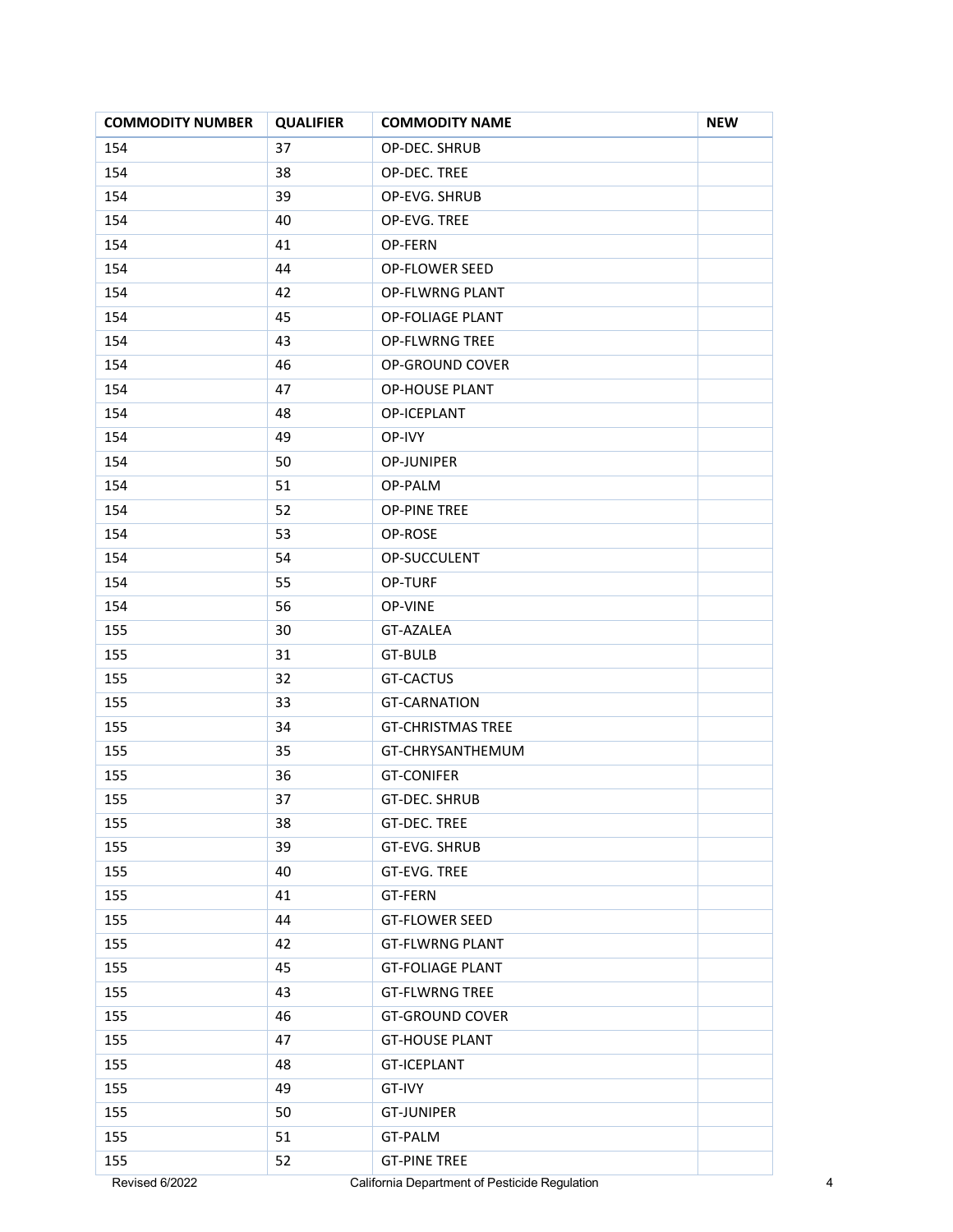| <b>COMMODITY NUMBER</b> | <b>QUALIFIER</b> | <b>COMMODITY NAME</b>                         | <b>NEW</b> |
|-------------------------|------------------|-----------------------------------------------|------------|
| 155                     | 53               | GT-ROSE                                       |            |
| 155                     | 54               | GT-SUCCULENT                                  |            |
| 155                     | 55               | <b>GT-TURF</b>                                |            |
| 155                     | 56               | <b>GT-VINE</b>                                |            |
| 155                     | 00               | N-GRNHS GRWN TRNSPLNT/PRPGTV MTRL             |            |
| 156                     | 30               | GT-AZALEA                                     |            |
| 156                     | 31               | <b>GT-BULB</b>                                |            |
| 156                     | 32               | <b>GT-CACTUS</b>                              |            |
| 156                     | 00               | N-OUTDR GRWN TRNSPLNT/PRPGTV MTRL             |            |
| 156                     | 33               | OT-CARNATION                                  |            |
| 156                     | 34               | OT-CHRISTMAS TREE                             |            |
| 156                     | 35               | OT-CHRYSANTHEMUM                              |            |
| 156                     | 36               | OT-CONIFER                                    |            |
| 156                     | 37               | OT-DEC. SHRUB                                 |            |
| 156                     | 38               | OT-DEC. TREE                                  |            |
| 156                     | 39               | OT-EVG. SHRUB                                 |            |
| 156                     | 40               | OT-EVG. TREE                                  |            |
| 156                     | 41               | OT-FERN                                       |            |
| 156                     | 44               | OT-FLOWER SEED                                |            |
| 156                     | 42               | OT-FLWRNG PLANT                               |            |
| 156                     | 45               | <b>OT-FOLIAGE PLANT</b>                       |            |
| 156                     | 43               | OT-FLWRNG TREE                                |            |
| 156                     | 46               | OT-GROUND COVER                               |            |
| 156                     | 47               | OT-HOUSE PLANT                                |            |
| 156                     | 48               | OT-ICEPLANT                                   |            |
| 156                     | 49               | OT-IVY                                        |            |
| 156                     | 50               | OT-JUNIPER                                    |            |
| 156                     | 51               | OT-PALM                                       |            |
| 156                     | 52               | <b>OT-PINE TREE</b>                           |            |
| 156                     | 53               | OT-ROSE                                       |            |
| 156                     | 54               | OT-SUCCULENT                                  |            |
| 156                     | 55               | OT-TURF                                       |            |
| 156                     | 56               | OT-VINE                                       |            |
| 1000                    | $00\,$           | SMALL FRUITS/BERRY                            |            |
| 1002                    | 00               | <b>BLACKBERRY</b>                             |            |
| 1003                    | $00\,$           | BOYSENBERRY                                   |            |
| 1004                    | $00\,$           | DEWBERRY                                      |            |
| 1005                    | $00\,$           | LOGANBERRY                                    |            |
| 1006                    | $00\,$           | RASPBERRY                                     |            |
| 1009                    | 00               | BLUEBERRY                                     |            |
| 1010                    | $00\,$           | CRANBERRY                                     |            |
| 1011                    | $00\,$           | <b>CURRANT</b>                                |            |
| 1013                    | 00               | GOOSEBERRY                                    |            |
| Revised 6/2022          |                  | California Department of Pesticide Regulation |            |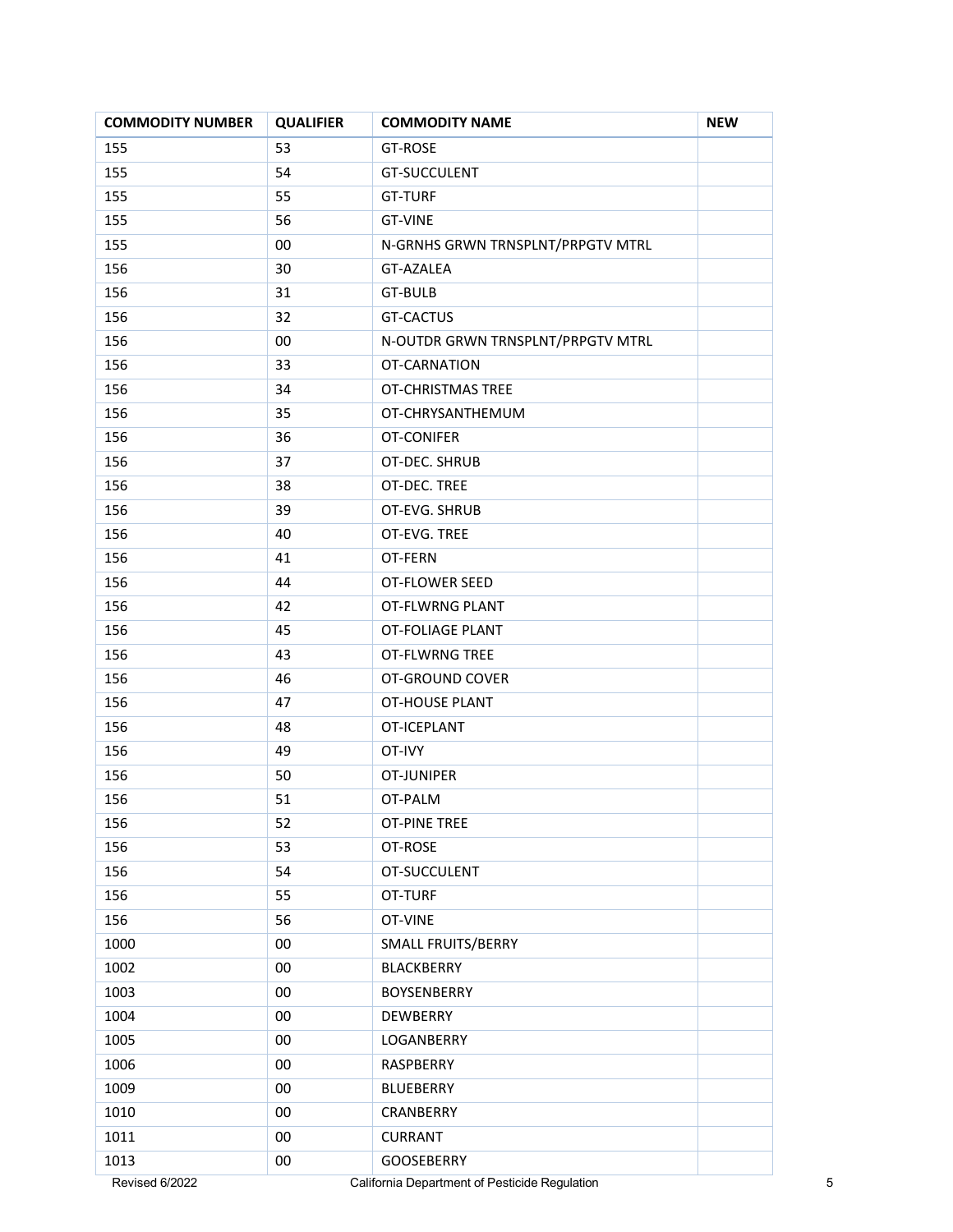| <b>COMMODITY NUMBER</b> | <b>QUALIFIER</b> | <b>COMMODITY NAME</b>       | <b>NEW</b> |
|-------------------------|------------------|-----------------------------|------------|
| 1016                    | 00               | <b>STRAWBERRY</b>           |            |
| 1016                    | 89               | <b>STRAWBERRY PROC</b>      |            |
| 1017                    | 00               | OLALLIEBERRY                |            |
| 1023                    | $00\,$           | <b>BUSHBERRY</b>            |            |
| 2000                    | 00               | <b>CITRUS</b>               |            |
| 2002                    | 00               | GRAPEFRUIT                  |            |
| 2002                    | 89               | <b>GRAPEFRUIT PROC</b>      |            |
| 2003                    | $00\,$           | KUMQUAT                     |            |
| 2004                    | 00               | <b>LEMON</b>                |            |
| 2005                    | 00               | LIME                        |            |
| 2006                    | $00\,$           | ORANGE                      |            |
| 2006                    | 89               | <b>ORANGE PROC</b>          |            |
| 2007                    | $00\,$           | <b>TANGELO</b>              |            |
| 2008                    | 00               | TANGERINE                   |            |
| 2008                    | 07               | <b>TANGERINE (SEEDLESS)</b> |            |
| 2009                    | 00               | <b>CITRUS HYBRIDS</b>       |            |
| 2012                    | 00               | POMELO                      |            |
| 3000                    | $00\,$           | <b>NUTS</b>                 |            |
| 3001                    | 00               | ALMOND                      |            |
| 3003                    | $00\,$           | CASHEW                      |            |
| 3004                    | 00               | CHESTNUT                    |            |
| 3005                    | $00\,$           | FILBERT OR HAZLENUT         |            |
| 3007                    | $00\,$           | MACADAMIA NUT               |            |
| 3008                    | 00               | PECAN                       |            |
| 3009                    | $00\,$           | WALNUT                      |            |
| 3011                    | 00               | <b>PISTACHIO</b>            |            |
| 4000                    | 00               | POME FRUIT                  |            |
| 4001                    | 00               | <b>APPLE</b>                |            |
| 4003                    | $00\,$           | PEAR                        |            |
| 4003                    | 89               | PEAR PROCESSING             |            |
| 4004                    | $00\,$           | QUINCE                      |            |
| 4501                    | $00\,$           | <b>ASIAN PEAR</b>           |            |
| 5000                    | $00\,$           | <b>STONE FRUIT</b>          |            |
| 5001                    | $00\,$           | <b>APRICOT</b>              |            |
| 5002                    | $00\,$           | <b>CHERRY</b>               |            |
| 5003                    | 00               | <b>NECTARINE</b>            |            |
| 5004                    | $00\,$           | PEACH                       |            |
| 5004                    | 89               | PEACH PROCESSING            |            |
| 5005                    | $00\,$           | PLUM                        |            |
| 5006                    | 00               | <b>PRUNE</b>                |            |
| 5505                    | $00\,$           | PLUOT                       |            |
| 5506                    | 00               | <b>STONE FRUIT HYBRIDS</b>  | <b>NEW</b> |
| 6000                    | 00               | TROPICAL/SUBTROPICAL FRUIT  |            |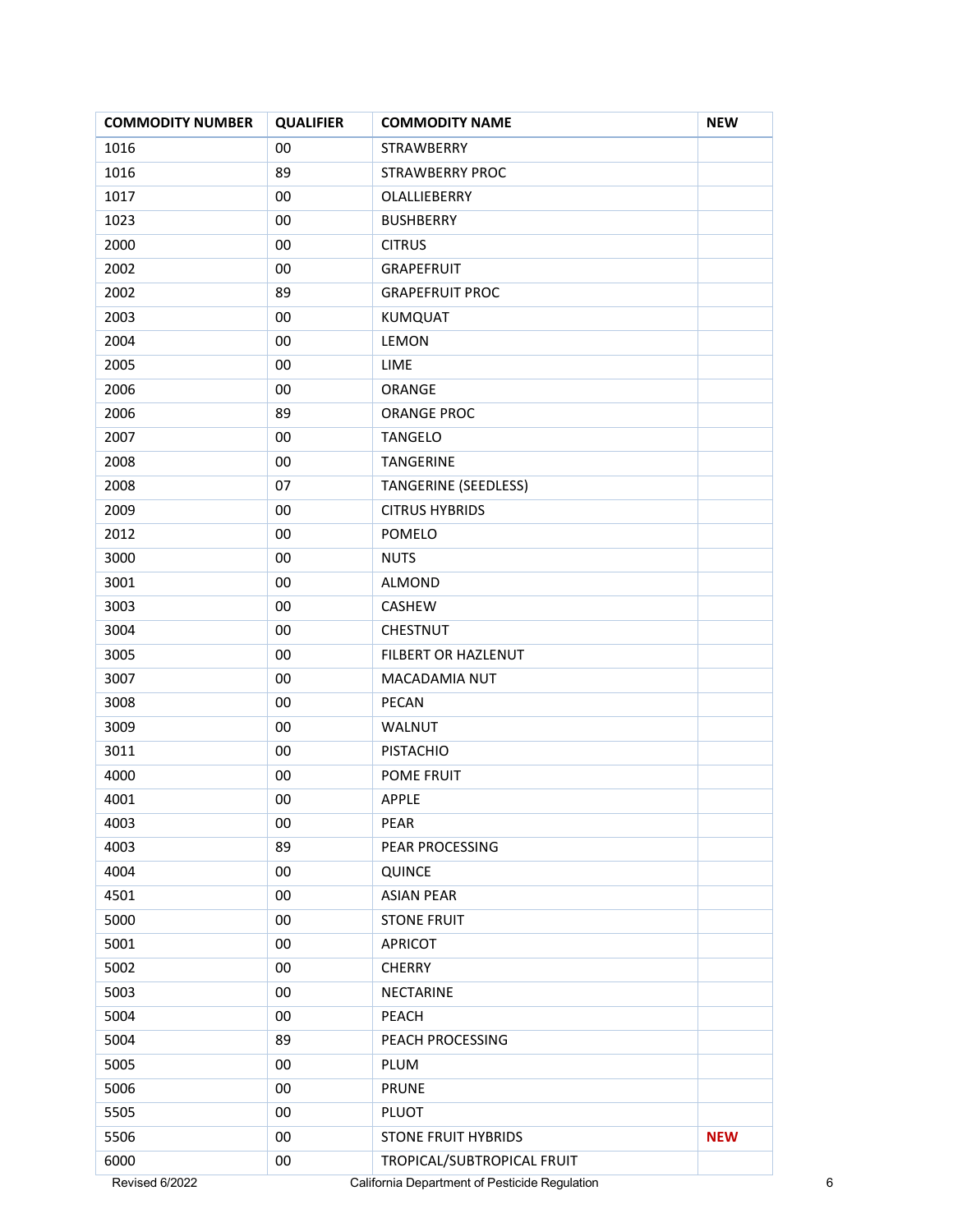| <b>COMMODITY NUMBER</b> | <b>QUALIFIER</b> | <b>COMMODITY NAME</b>                         | <b>NEW</b> |
|-------------------------|------------------|-----------------------------------------------|------------|
| 6002                    | $00\,$           | <b>BANANA</b>                                 |            |
| 6004                    | 00               | <b>DATE</b>                                   |            |
| 6005                    | 00               | FIG                                           |            |
| 6006                    | 00               | <b>GUAVA</b>                                  |            |
| 6007                    | 00               | <b>MANGO</b>                                  |            |
| 6008                    | $00\,$           | LOQUAT                                        |            |
| 6010                    | $00\,$           | PAPAYA                                        |            |
| 6012                    | $00\,$           | PERSIMMON                                     |            |
| 6013                    | 00               | PINEAPPLE                                     |            |
| 6015                    | 00               | POMEGRANATE                                   |            |
| 6017                    | $00\,$           | LITCHI NUT                                    |            |
| 6018                    | $00\,$           | KIWI FRUIT FUZZY                              |            |
| 6028                    | 00               | <b>CACTUS PEAR</b>                            |            |
| 6029                    | 00               | CARAMBOLA (JALEA)                             |            |
| 6030                    | $00\,$           | CHERIMOYA                                     |            |
| 6068                    | 00               | KIWI FRUIT HARDY                              |            |
| 6504                    | $00\,$           | JUJUBE (CHINESE DATE)                         |            |
| 7000                    | $00\,$           | <b>BEVERAGE CROP</b>                          |            |
| 8000                    | 00               | HERB, SPICE                                   |            |
| 8004                    | 00               | ANISE                                         |            |
| 8004                    | 04               | ANISE SEED                                    |            |
| 8006                    | 00               | <b>SWEET BASIL</b>                            |            |
| 8015                    | $00\,$           | <b>DILL</b>                                   |            |
| 8019                    | $00\,$           | GINGER                                        |            |
| 8020                    | $00\,$           | <b>HOPS</b>                                   |            |
| 8026                    | 00               | OREGANO                                       |            |
| 8032                    | 00               | ROSEMARY                                      |            |
| 8035                    | 00               | SAGE                                          |            |
| 8041                    | 00               | <b>TARRAGON</b>                               |            |
| 8042                    | $00\,$           | <b>THYME</b>                                  |            |
| 8050                    | $00\,$           | PEPPER SPICE                                  |            |
| 8050                    | 04               | PEPPER SPICE SEED                             |            |
| 8522                    | $00\,$           | LEMONGRASS                                    |            |
| 8523                    | $00\,$           | <b>STEVIA</b>                                 |            |
| 10002                   | $00\,$           | CANTALOUPE                                    |            |
| 10008                   | $00\,$           | WATERMELON                                    |            |
| 10010                   | $00\,$           | <b>CUCUMBER</b>                               |            |
| 10011                   | $00\,$           | <b>PUMPKIN</b>                                |            |
| 10012                   | $00\,$           | SQUASH                                        |            |
| 10013                   | $00\,$           | SQUASH, SUMMER                                |            |
| 10014                   | $00\,$           | SQUASH, WINTER                                |            |
| 10015                   | $00\,$           | ZUCCHINI                                      |            |
| 10017                   | $00\,$           | <b>BITTER MELON</b>                           |            |
| Revised 6/2022          |                  | California Department of Pesticide Regulation |            |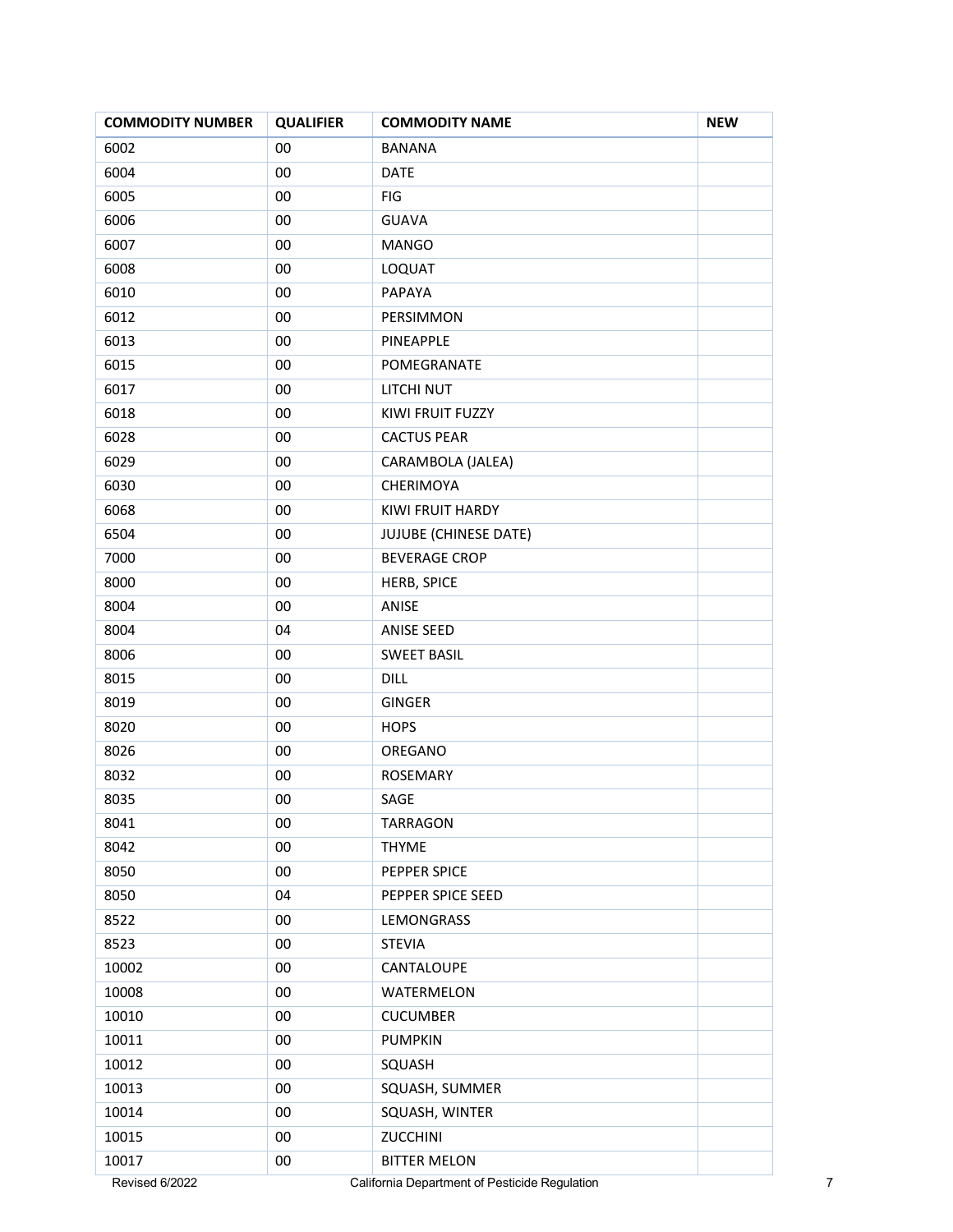| <b>COMMODITY NUMBER</b> | <b>QUALIFIER</b> | <b>COMMODITY NAME</b>    | <b>NEW</b> |
|-------------------------|------------------|--------------------------|------------|
| 10026                   | 00               | GOURD                    |            |
| 10030                   | $00\,$           | <b>CHAYOTE</b>           |            |
| 10503                   | 00               | <b>GOURDS (EDIBLE)</b>   |            |
| 11000                   | 00               | VEGETABLES, FRUITING     |            |
| 11001                   | 00               | EGGPLANT                 |            |
| 11003                   | 00               | PEPPER, FRUITING         |            |
| 11003                   | 04               | PEPPER, FRUITING SEED    |            |
| 11004                   | $00\,$           | <b>PIMENTO</b>           |            |
| 11004                   | 04               | PIMENTO SEED             |            |
| 11005                   | 00               | <b>TOMATO</b>            |            |
| 11005                   | 04               | <b>TOMATO SEED</b>       |            |
| 11008                   | 00               | <b>TOMATILLO</b>         |            |
| 13000                   | 00               | <b>VEGETABLES, LEAFY</b> |            |
| 13004                   | 00               | <b>COLE CROP</b>         |            |
| 13005                   | 00               | <b>BROCCOLI</b>          |            |
| 13005                   | 89               | <b>BROCCOLI PROC</b>     |            |
| 13005                   | 04               | <b>BROCCOLI SEED</b>     |            |
| 13006                   | 04               | <b>BRUSSEL SP SEED</b>   |            |
| 13006                   | $00\,$           | <b>BRUSSEL SPROUT</b>    |            |
| 13007                   | $00\,$           | CABBAGE                  |            |
| 13007                   | 04               | <b>CABBAGE SEED</b>      |            |
| 13008                   | 00               | CAULIFLOWER              |            |
| 13008                   | 89               | <b>CAULIFLOWER PROC</b>  |            |
| 13008                   | 04               | CAULIFLOWER SEED         |            |
| 13009                   | $00\,$           | COLLARD                  |            |
| 13009                   | 04               | <b>COLLARD SEED</b>      |            |
| 13010                   | 00               | CHINESE CABBAGE (NAPPA)  |            |
| 13011                   | 00               | <b>KALE</b>              |            |
| 13011                   | 04               | <b>KALE SEED</b>         |            |
| 13012                   | 00               | KOHLRABI                 |            |
| 13012                   | 04               | <b>KOHLRABI SEED</b>     |            |
| 13013                   | 00               | <b>CORN SALAD</b>        |            |
| 13014                   | 00               | <b>DANDELION GREEN</b>   |            |
| 13015                   | 04               | <b>ENDIVE ESC SEED</b>   |            |
| 13015                   | 00               | <b>ENDIVE ESCAROLE</b>   |            |
| 13017                   | 00               | <b>GARDEN CRESS</b>      |            |
| 13018                   | $00\,$           | <b>ARTICHOKE</b>         |            |
| 13018                   | 04               | <b>ARTICHOKE SEED</b>    |            |
| 13021                   | 00               | <b>MUSTARD GREENS</b>    |            |
| 13022                   | 00               | PARSLEY                  |            |
| 13022                   | 04               | PARSLEY SEED             |            |
| 13023                   | 00               | <b>RHUBARB</b>           |            |
| 13024                   | 00               | SPINACH                  |            |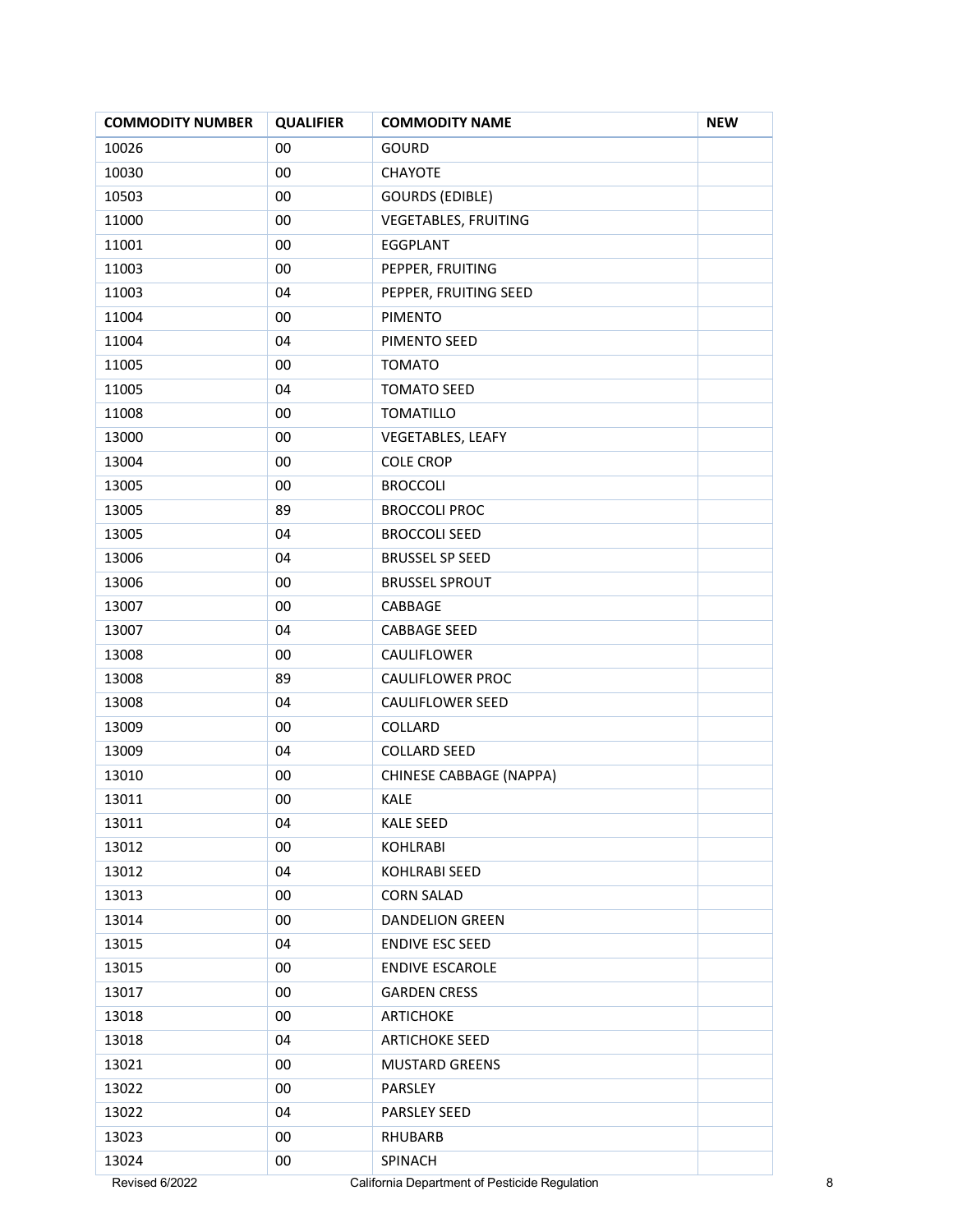| <b>COMMODITY NUMBER</b> | <b>QUALIFIER</b> | <b>COMMODITY NAME</b>                         | <b>NEW</b> |
|-------------------------|------------------|-----------------------------------------------|------------|
| 13024                   | 04               | SPINACH SEED                                  |            |
| 13025                   | 00               | <b>SWISS CHARD</b>                            |            |
| 13026                   | 00               | <b>TURNIP GREENS</b>                          |            |
| 13027                   | 00               | <b>WATERCRESS</b>                             |            |
| 13031                   | 00               | LETTUCE, LEAF                                 |            |
| 13031                   | 04               | LETTUCE, LEAF SEED                            |            |
| 13031                   | 10               | LETTUCE, ROMAINE                              |            |
| 13032                   | 00               | CARDOON                                       |            |
| 13033                   | 00               | AMARANTH, EDIBLE (CHINESE SPINACH)            |            |
| 13035                   | 00               | <b>BURDOCK (LEAFY VEGETABLE)</b>              |            |
| 13036                   | 00               | RAPE (LEAFY VEGETABLE)                        |            |
| 13037                   | 00               | <b>WATER CONVOLVULUS</b>                      |            |
| 13039                   | 00               | <b>UPLAND CRESS</b>                           |            |
| 13042                   | 00               | LEAFY VEGETABLES (CRUCIFERS)                  |            |
| 13043                   | 00               | <b>VEGETABLE, STEM</b>                        |            |
| 13044                   | 00               | SPINACH, NEW ZEALAND                          |            |
| 13045                   | 00               | LETTUCE, HEAD                                 |            |
| 13045                   | 04               | LETTUCE, HEAD SEED                            |            |
| 13046                   | 00               | SHUNGIKU                                      |            |
| 13048                   | 00               | <b>CACTUS LEAF</b>                            |            |
| 13051                   | 00               | <b>BAMBOO SHOOTS</b>                          |            |
| 13052                   | 00               | <b>RAPINI</b>                                 |            |
| 13053                   | 00               | CHINESE BROCCOLI (GAI LON)                    |            |
| 13054                   | 00               | MUSTARD CABBAGE (PAK CHOI)                    |            |
| 13055                   | 00               | <b>CHERVIL</b>                                |            |
| 13056                   | 00               | ARUGULA                                       |            |
| 13058                   | 00               | CHRYSANTHEMUM, EDIBLE LEAVED                  |            |
| 13061                   | 00               | PURSLANE, GARDEN                              |            |
| 13501                   | 00               | <b>CILANTRO</b>                               |            |
| 13502                   | 00               | BOK CHOY LOOSE LEAF                           |            |
| 13503                   | 00               | <b>CHINESE CHIVES</b>                         |            |
| 13504                   | 00               | <b>MIZUNA</b>                                 |            |
| 13505                   | 00               | SAVOY CABBAGE                                 |            |
| 13509                   | 00               | GAI CHOY LOOSE LEAF                           |            |
| 13515                   | 00               | TAT SOI (SPINACH MUSTARD)                     |            |
| 13516                   | 00               | SPINACH, MALABAR                              |            |
| 13517                   | 00               | SPINACH, CEYLON                               |            |
| 13519                   | 00               | INDIAN AMARANTH (HINN CHOY)                   |            |
| 13523                   | 00               | CHRYSANTHEMUM, GARLAND                        |            |
| 13524                   | 00               | <b>RADICCHIO</b>                              |            |
| 13525                   | 00               | <b>BROCCOFLOWER</b>                           |            |
| 13903                   | 00               | <b>GAI LON</b>                                |            |
| 13999                   | $00\,$           | <b>CHINESE GREENS</b>                         |            |
| Revised 6/2022          |                  | California Department of Pesticide Regulation |            |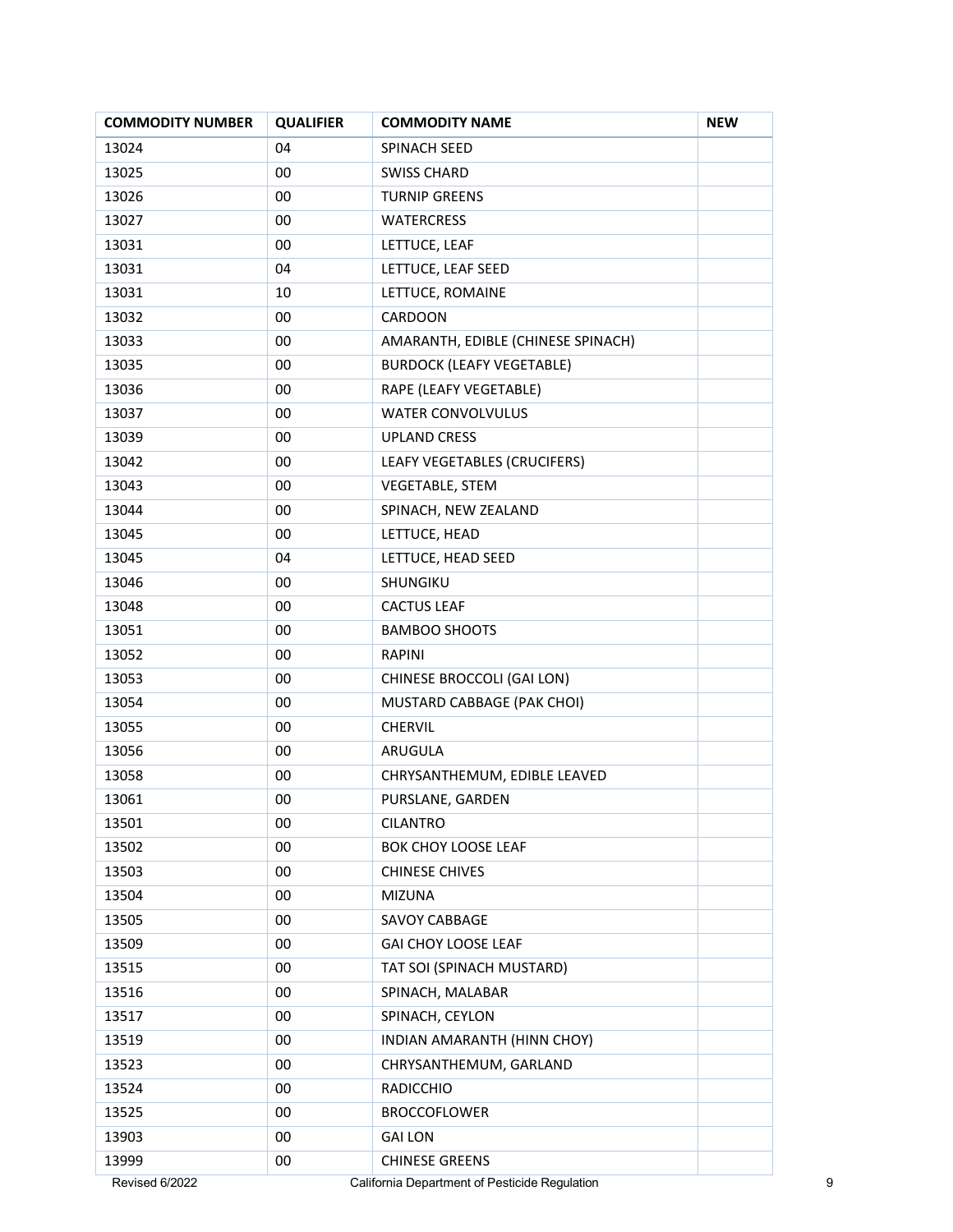| <b>COMMODITY NUMBER</b> | <b>QUALIFIER</b> | <b>COMMODITY NAME</b>      | <b>NEW</b> |
|-------------------------|------------------|----------------------------|------------|
| 13999                   | 04               | <b>CHINESE GREENS SEED</b> |            |
| 14004                   | 00               | CELERIAC                   |            |
| 14005                   | 00               | <b>CHIVE</b>               |            |
| 14005                   | 04               | <b>CHIVE SEED</b>          |            |
| 14007                   | 00               | <b>GARLIC</b>              |            |
| 14010                   | 00               | LEEK                       |            |
| 14011                   | 04               | <b>ONION SEED</b>          |            |
| 14011                   | $00\,$           | ONION, DRY                 |            |
| 14012                   | 00               | PARSNIP                    |            |
| 14012                   | 04               | PARSNIP SEED               |            |
| 14013                   | $00\,$           | <b>POTATO</b>              |            |
| 14013                   | 04               | POTATO SEED                |            |
| 14014                   | 00               | <b>RADISH</b>              |            |
| 14014                   | 04               | RADISH SEED                |            |
| 14015                   | 00               | RUTABAGA                   |            |
| 14017                   | 00               | SHALLOT                    |            |
| 14018                   | $00\,$           | <b>SWEET POTATO</b>        |            |
| 14021                   | 00               | YAM                        |            |
| 14022                   | $00\,$           | <b>BURDOCK (ROOT CROP)</b> |            |
| 14023                   | $00\,$           | <b>DAIKON</b>              |            |
| 14024                   | 00               | <b>JICAMA</b>              |            |
| 14024                   | 04               | <b>JICAMA SEED</b>         |            |
| 14025                   | 00               | LOTUS ROOT                 |            |
| 15001                   | $00\,$           | BEAN, DRIED                |            |
| 15001                   | 04               | BEAN, DRIED SEED           |            |
| 15003                   | 04               | <b>BEAN SUC SEED</b>       |            |
| 15003                   | 10               | BEAN, LIMA                 |            |
| 15003                   | 00               | <b>BEAN, SUCCULENT</b>     |            |
| 15010                   | $00\,$           | SOYBEAN GRAIN              |            |
| 15013                   | $00\,$           | <b>BEAN SPROUT</b>         |            |
| 15015                   | $00\,$           | <b>OKRA</b>                |            |
| 15021                   | $00\,$           | ALFALFA SPROUT             |            |
| 15029                   | $00\,$           | SOYBEAN SPROUT             |            |
| 15032                   | $00\,$           | <b>GARBANZO BEAN</b>       |            |
| 16002                   | $00\,$           | ASPARAGUS                  |            |
| 16002                   | 04               | <b>ASPARAGUS SEED</b>      |            |
| 16003                   | $00\,$           | <b>MUSHROOM</b>            |            |
| 16004                   | $00\,$           | ONION, GREEN               |            |
| 16004                   | 04               | ONION, GREEN SEED          |            |
| 21000                   | $00\,$           | <b>FIBER CROP</b>          |            |
| 21005                   | $00\,$           | RAMIE                      |            |
| 22000                   | $00\,$           | FORAGE HAY/SILAGE          |            |
| 22004                   | 00               | SORGHUM (FORAGE - FODDER)  |            |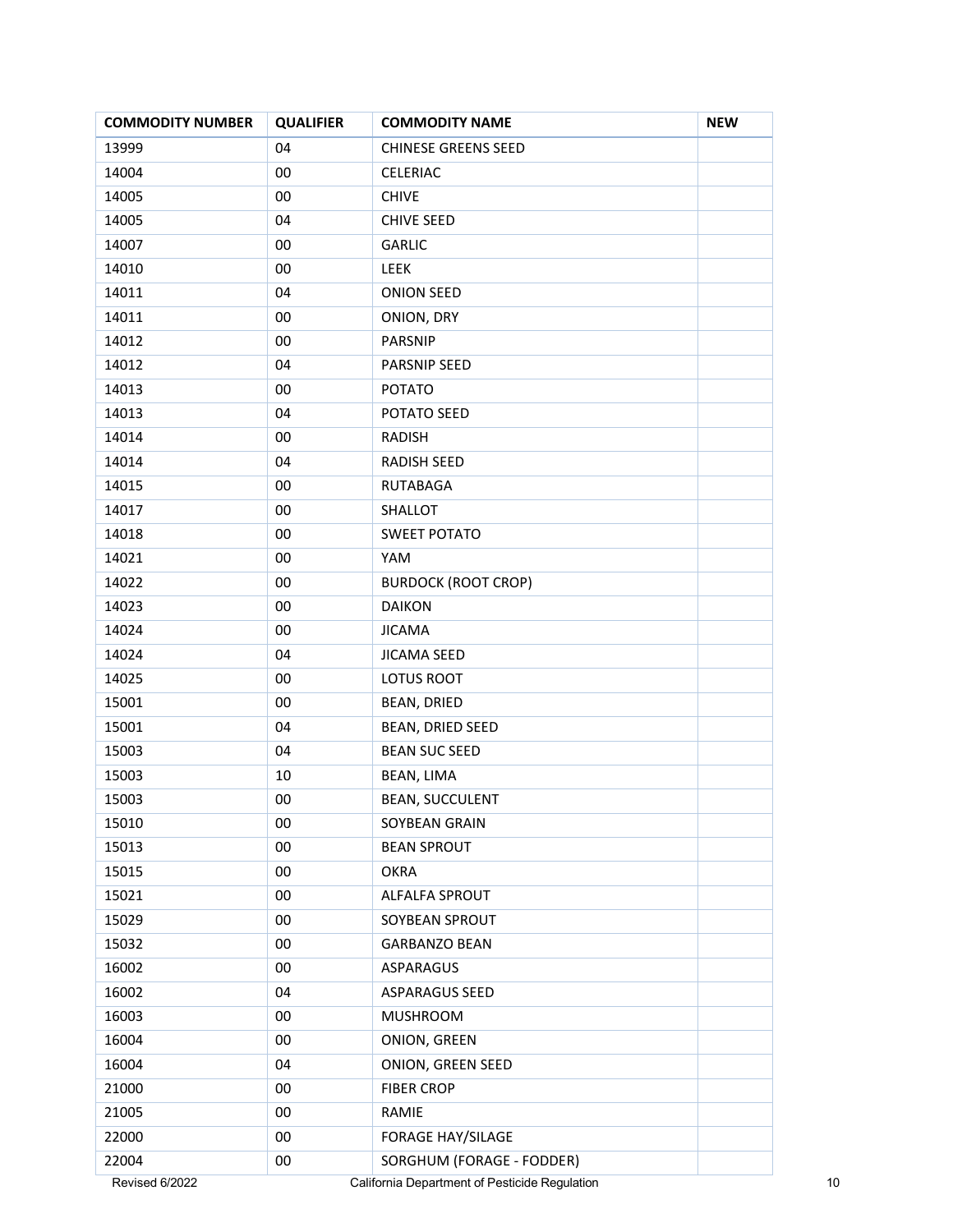| <b>COMMODITY NUMBER</b> | <b>QUALIFIER</b> | <b>COMMODITY NAME</b>                         | <b>NEW</b> |
|-------------------------|------------------|-----------------------------------------------|------------|
| 22005                   | 00               | <b>CORN (FORAGE - FODDER)</b>                 |            |
| 22006                   | $00\,$           | OAT (FORAGE - FODDER)                         |            |
| 22007                   | 00               | <b>WHEAT (FORAGE - FODDER)</b>                |            |
| 22008                   | 00               | <b>BARLEY (FORAGE - FODDER)</b>               |            |
| 22011                   | 00               | SUDANGRASS                                    |            |
| 22011                   | 04               | SUDANGRASS SEED                               |            |
| 22013                   | 00               | PASTURE (FORAGE - FODDER)                     |            |
| 22017                   | $00\,$           | <b>BERMUDAGRASS</b>                           |            |
| 22017                   | 04               | BERMUDAGRASS SEED                             |            |
| 22023                   | 00               | LOVEGRASS (FORAGE - FODDER)                   |            |
| 22028                   | $00\,$           | <b>ORCHARDGRASS</b>                           |            |
| 22029                   | 00               | <b>TIMOTHY</b>                                |            |
| 22035                   | 00               | RYEGRASS                                      |            |
| 23000                   | 00               | LEGUME (FORAGE - FODDER)                      |            |
| 23001                   | 00               | <b>ALFALFA</b>                                |            |
| 23001                   | 04               | <b>ALFALFA SEED</b>                           |            |
| 23003                   | 00               | <b>CLOVER</b>                                 |            |
| 23003                   | 04               | <b>CLOVER SEED</b>                            |            |
| 23005                   | 00               | <b>COTTON (FORAGE - FODDER)</b>               |            |
| 23008                   | $00\,$           | PEAS (FORAGE - FODDER)                        |            |
| 23009                   | 00               | SUGARBEET (FORAGE - FODDER)                   |            |
| 23010                   | 00               | <b>VETCH</b>                                  |            |
| 23011                   | $00\,$           | TREFOIL, BIRDSFOOT                            |            |
| 23025                   | 00               | CARROT (FORAGE - FODDER)                      |            |
| 23036                   | 00               | <b>BEET (FORAGE - FODDER)</b>                 |            |
| 23501                   | 00               | TURNIP (FORAGE - FODDER)                      |            |
| 24002                   | 00               | CORN, GRAIN                                   |            |
| 24011                   | 00               | TRITICALE                                     |            |
| 24013                   | 00               | <b>WILD RICE</b>                              |            |
| 24505                   | $00\,$           | QUINOA                                        |            |
| 25003                   | 00               | SUGARCANE                                     |            |
| 25501                   | $00\,$           | <b>HONEY</b>                                  |            |
| 26003                   | 00               | <b>TOBACCO</b>                                |            |
| 26010                   | 00               | <b>INDUSTRIAL HEMP</b>                        |            |
| 26015                   | $00\,$           | <b>GUAYULE</b>                                |            |
| 26017                   | 00               | CANNABIS (ALL OR UNSPECIFIED)                 |            |
| 27000                   | $00\,$           | OILSEED                                       |            |
| 27001                   | 00               | CASTORBEAN                                    |            |
| 27001                   | 04               | <b>CASTORBEAN SEED</b>                        |            |
| 27003                   | 00               | <b>COTTONSEED OIL</b>                         |            |
| 27010                   | 00               | SOYBEAN OIL                                   |            |
| 27017                   | $00\,$           | <b>RAPE OIL</b>                               |            |
| 27018                   | 00               | JOJOBA BEAN                                   |            |
| Revised 6/2022          |                  | California Department of Pesticide Regulation |            |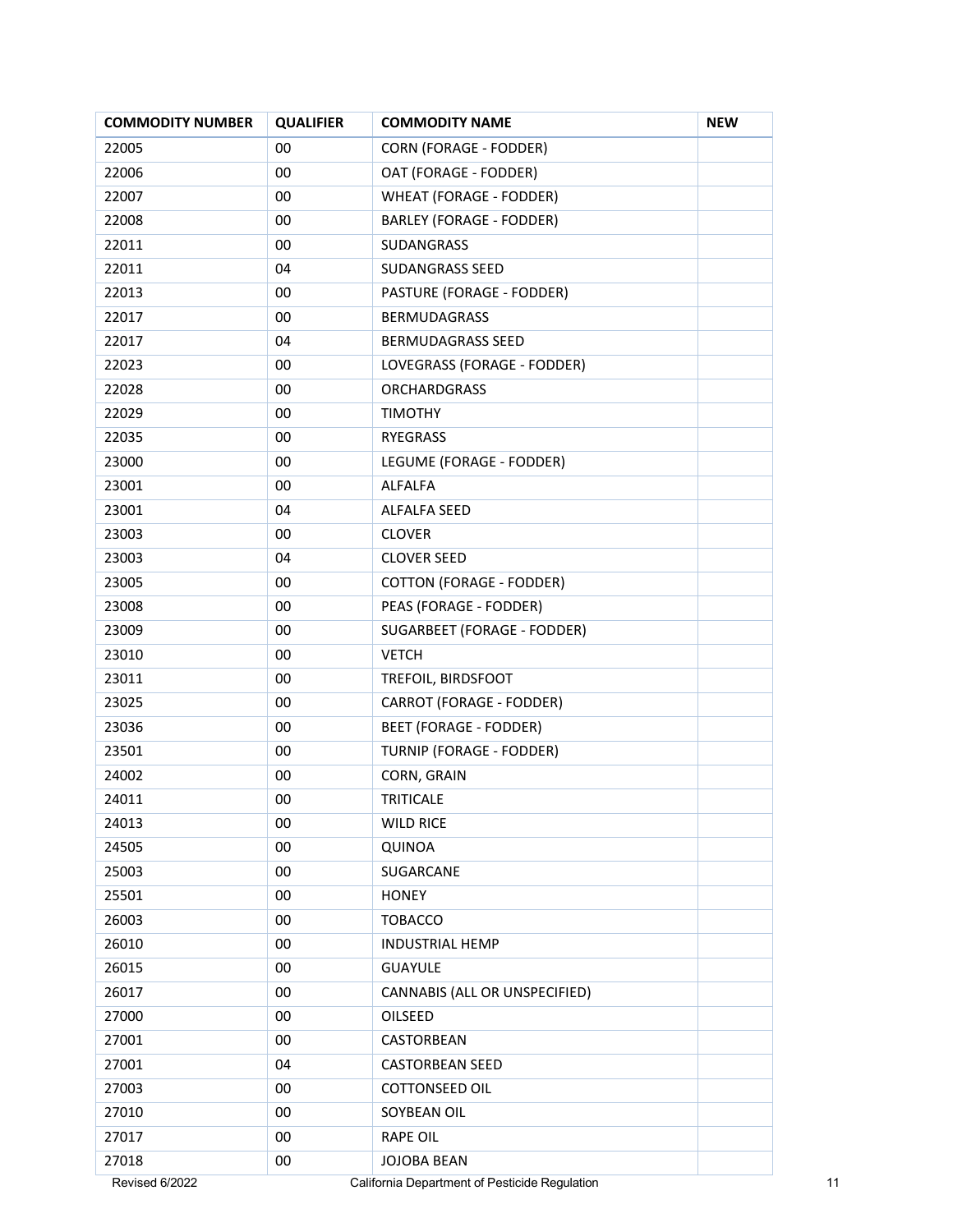| <b>COMMODITY NUMBER</b> | <b>QUALIFIER</b> | <b>COMMODITY NAME</b>                         | <b>NEW</b> |
|-------------------------|------------------|-----------------------------------------------|------------|
| 27502                   | $00\,$           | <b>ALOE VERA</b>                              |            |
| 28000                   | $00\,$           | <b>AVOCADO</b>                                |            |
| 28001                   | $00\,$           | BEAN, UNSPECIFIED                             |            |
| 28001                   | 04               | BEAN, UNSPECIFIED SEED                        |            |
| 28004                   | 00               | COCONUT                                       |            |
| 28008                   | 00               | <b>FENNEL</b>                                 |            |
| 28009                   | $00\,$           | <b>FLAX</b>                                   |            |
| 28009                   | 04               | <b>FLAX SEED</b>                              |            |
| 28011                   | 00               | HORSERADISH                                   |            |
| 28011                   | 04               | <b>HORSERADISH SEED</b>                       |            |
| 28012                   | $00\,$           | <b>MINT</b>                                   |            |
| 28014                   | 00               | OLIVE                                         |            |
| 28018                   | $00\,$           | SESAME SEED                                   |            |
| 28023                   | $00\,$           | SOYBEAN                                       |            |
| 28023                   | 04               | SOYBEAN SEED                                  |            |
| 28024                   | 00               | VEGETABLE                                     |            |
| 28024                   | 04               | <b>VEGETABLE SEED</b>                         |            |
| 28034                   | $00\,$           | <b>CHICORY</b>                                |            |
| 28035                   | $00\,$           | PASTURELAND                                   |            |
| 28044                   | $00\,$           | MILLET (ALL OR UNSPEC)                        |            |
| 28045                   | $00\,$           | RANGELAND                                     |            |
| 28047                   | $00\,$           | TARO ROOT                                     |            |
| 28048                   | $00\,$           | <b>BURDOCK</b>                                |            |
| 28051                   | $00\,$           | CANOLA (RAPE)                                 |            |
| 28059                   | $00\,$           | <b>FAVA BEAN</b>                              |            |
| 28061                   | $00\,$           | VEGETABLE, ROOT                               |            |
| 28064                   | $00\,$           | <b>RYE</b>                                    |            |
| 28064                   | 04               | RYE SEED                                      |            |
| 28066                   | 00               | <b>GRASS SEED</b>                             |            |
| 28069                   | $00\,$           | ALFALFA-GRASS MIXTURE                         |            |
| 28072                   | $00\,$           | <b>RICE</b>                                   |            |
| 28078                   | $00\,$           | <b>GRAIN</b>                                  |            |
| 28080                   | $00\,$           | PEPPERMINT                                    |            |
| 28504                   | $00\,$           | SALSIFY                                       |            |
| 28509                   | 94               | ORCHARD FLOOR                                 |            |
| 29008                   | $00\,$           | <b>EDIBLE FLOWER</b>                          |            |
| 29103                   | $00\,$           | <b>BARLEY</b>                                 |            |
| 29103                   | 04               | <b>BARLEY SEED</b>                            |            |
| 29109                   | $00\,$           | <b>BEET</b>                                   |            |
| 29109                   | 04               | <b>BEET SEED</b>                              |            |
| 29111                   | $00\,$           | CARROT                                        |            |
| 29111                   | 89               | <b>CARROT PROC</b>                            |            |
| 29111                   | 04               | <b>CARROT SEED</b>                            |            |
| Revised 6/2022          |                  | California Department of Pesticide Regulation |            |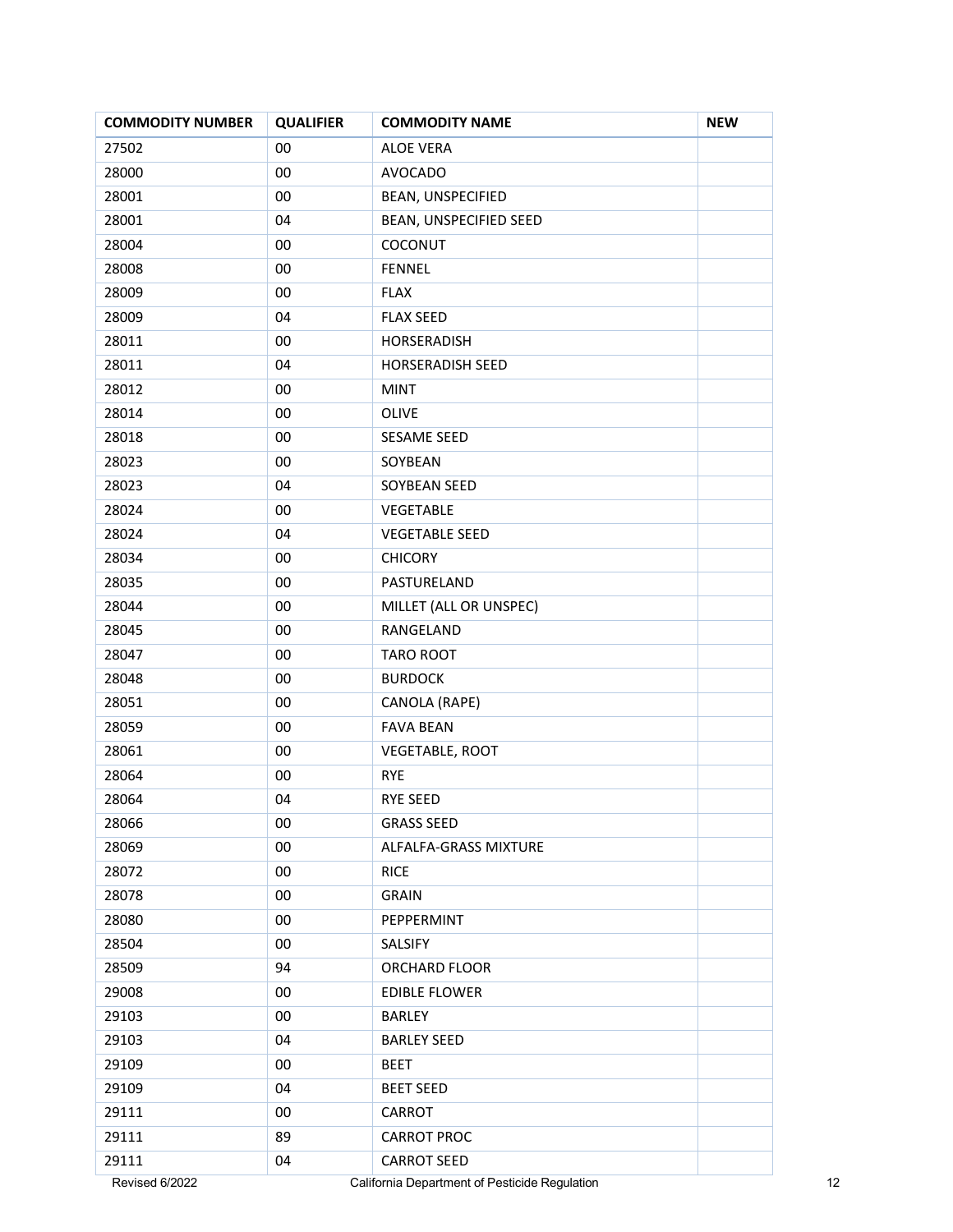| <b>COMMODITY NUMBER</b> | <b>QUALIFIER</b> | <b>COMMODITY NAME</b>                         | <b>NEW</b> |
|-------------------------|------------------|-----------------------------------------------|------------|
| 29113                   | 00               | <b>CELERY</b>                                 |            |
| 29113                   | 04               | <b>CELERY SEED</b>                            |            |
| 29119                   | 00               | CORN, HUMAN CONSUMPTION                       |            |
| 29119                   | 04               | CORN, HUMAN CONSUMPTION SEED                  |            |
| 29119                   | 01               | CORN, SWEET                                   |            |
| 29121                   | 00               | COTTON                                        |            |
| 29121                   | 10               | <b>COTTON PIMA</b>                            |            |
| 29121                   | 04               | <b>COTTON SEED</b>                            |            |
| 29122                   | 10               | <b>CASABA MELON</b>                           |            |
| 29122                   | 11               | <b>CRENSHAW MELON</b>                         |            |
| 29122                   | 12               | HONEYBALL MELON                               |            |
| 29122                   | 13               | <b>HONEYDEW MELON</b>                         |            |
| 29122                   | 00               | <b>MELON</b>                                  |            |
| 29122                   | 04               | <b>MELON SEED</b>                             |            |
| 29122                   | 14               | MUSKMELON                                     |            |
| 29122                   | 15               | PERSIAN MELON                                 |            |
| 29122                   | 16               | SANTA CLARA MELON                             |            |
| 29122                   | 17               | SHARLYN MELON                                 |            |
| 29123                   | 00               | <b>MUSTARD</b>                                |            |
| 29125                   | 00               | <b>OAT</b>                                    |            |
| 29125                   | 04               | OAT SEED                                      |            |
| 29126                   | 00               | PEANUT                                        |            |
| 29127                   | 00               | <b>PEAS</b>                                   |            |
| 29127                   | 89               | PEAS PROCESSING                               |            |
| 29127                   | 04               | PEAS SEED                                     |            |
| 29129                   | 00               | SAFFLOWER                                     |            |
| 29129                   | 04               | <b>SAFFLOWER SEED</b>                         |            |
| 29131                   | 00               | SORGHUM MILO                                  |            |
| 29131                   | 04               | SORGHUM SEED                                  |            |
| 29133                   | $00\,$           | SUNFLOWER                                     |            |
| 29133                   | 04               | SUNFLOWER SEED                                |            |
| 29135                   | $00\,$           | SUGARBEET                                     |            |
| 29136                   | 00               | TOMATO, PROCESSING                            |            |
| 29137                   | 00               | <b>TURNIP</b>                                 |            |
| 29137                   | 04               | <b>TURNIP SEED</b>                            |            |
| 29139                   | 00               | <b>WHEAT</b>                                  |            |
| 29139                   | 04               | <b>WHEAT SEED</b>                             |            |
| 29141                   | 00               | <b>GRAPE</b>                                  |            |
| 29141                   | 89               | GRAPE, RAISIN                                 |            |
| 29143                   | 00               | GRAPE, WINE                                   |            |
| 30000                   | 00               | FOREST, TIMBERLAND                            |            |
| 30005                   | $00\,$           | <b>CHRISTMAS TREE</b>                         |            |
| 33002                   | 00               | SOD FARM (TURF)                               |            |
| Revised 6/2022          |                  | California Department of Pesticide Regulation |            |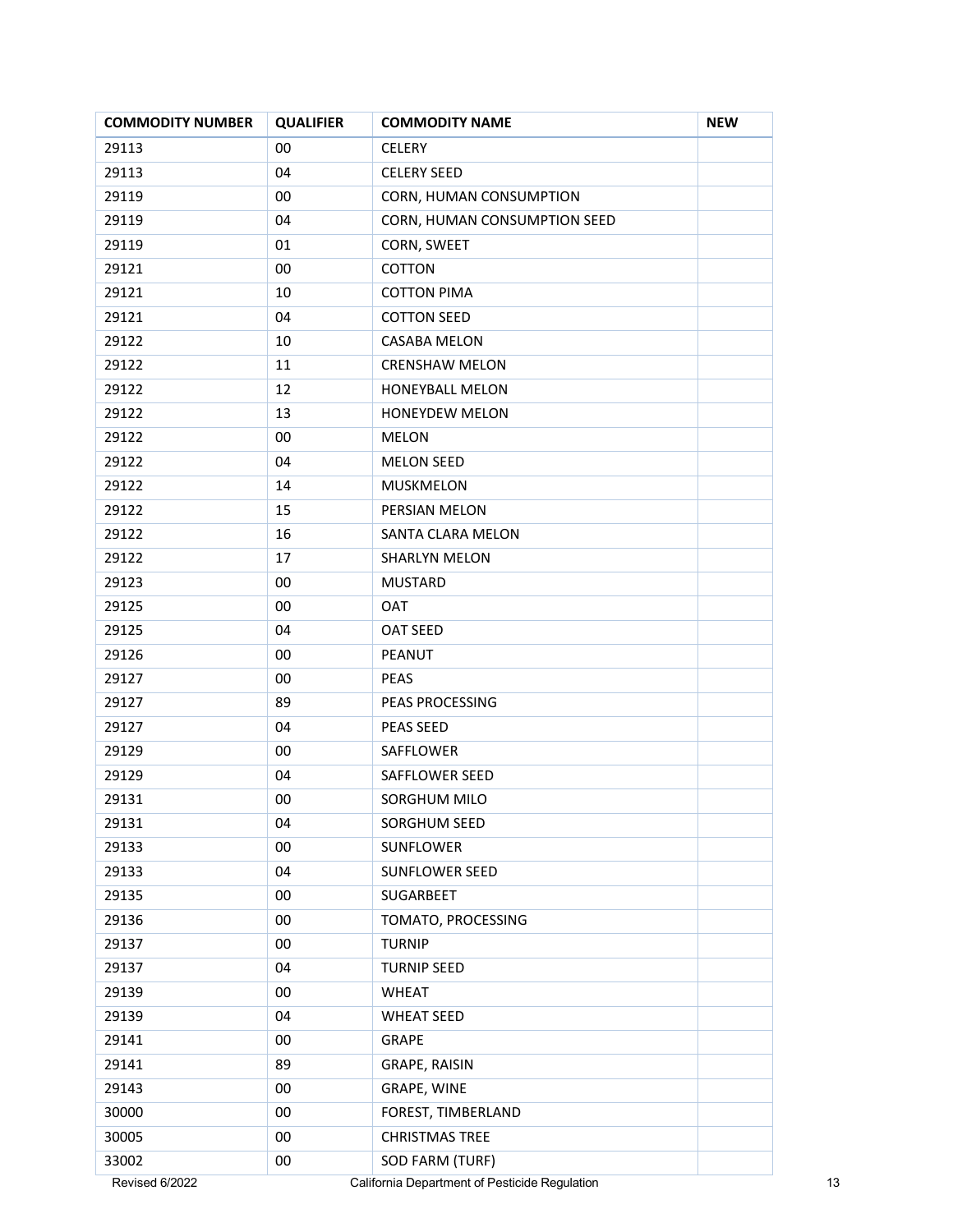| <b>COMMODITY NUMBER</b> | <b>QUALIFIER</b> | <b>COMMODITY NAME</b>                        | <b>NEW</b> |
|-------------------------|------------------|----------------------------------------------|------------|
| 33007                   | 00               | <b>GOLF COURSE TURF</b>                      |            |
| 33008                   | 00               | TURF/SOD                                     |            |
| 33054                   | 00               | LOVEGRASS, WEEPING                           |            |
| 35101                   | 00               | POPLAR (POPULUS SPP.)                        |            |
| 40008                   | 00               | SOIL FUMIGATION/PREPLANT                     |            |
| 40011                   | 00               | MUSHROOM SOIL                                |            |
| 40501                   | 00               | <b>NURSERY SOIL</b>                          |            |
| 43026                   | 00               | <b>DRIED FRUIT</b>                           |            |
| 46000                   | 00               | STORAGE AREA/BOX                             |            |
| 46502                   | 00               | <b>GRANARY</b>                               |            |
| 52000                   | 00               | <b>LIVESTOCK</b>                             |            |
| 52003                   | 00               | CATTLE                                       |            |
| 52013                   | 00               | SHEEP, LAMB                                  |            |
| 52018                   | 00               | PIG                                          |            |
| 55000                   | 00               | <b>POULTRY</b>                               |            |
| 55001                   | 00               | <b>CHICKEN</b>                               |            |
| 55002                   | 00               | <b>DUCK</b>                                  |            |
| 55008                   | 00               | <b>TURKEY</b>                                |            |
| 55501                   | 00               | EGG                                          |            |
| 56005                   | 00               | <b>HORSE</b>                                 |            |
| 60000                   | 00               | <b>DAIRY EQUIPMENT</b>                       |            |
| 61000                   | 00               | <b>FARM/AG BUILDING</b>                      |            |
| 61001                   | 00               | <b>ANIMAL PREMISE</b>                        |            |
| 61006                   | 00               | <b>GREENHOUSE FUMIGATION</b>                 |            |
| 61007                   | 00               | MUSHROOM HOUSE                               |            |
| 61008                   | 00               | <b>BEEHIVE</b>                               |            |
| 63000                   | 00               | HOUSEHOLD                                    |            |
| 64500                   | 00               | LUMBER, TREATED                              |            |
| 65000                   | 00               | <b>WATER AREA</b>                            |            |
| 65011                   | 00               | <b>SWIMMING POOL</b>                         |            |
| 65012                   | 00               | INDUST. WASTE DISPOSAL SYS, WATER            |            |
| 65014                   | 00               | ANIMAL DRINKING WATER                        |            |
| 65015                   | 00               | WATER SYSTEMS - HUMAN POTABLE/DRINKING       |            |
| 65021                   | 00               | <b>DITCH BANK</b>                            |            |
| 65026                   | 00               | SEWAGE SYSTEM                                |            |
| 65029                   | 00               | INDUSTRIAL PROCESSING WATER                  |            |
| 65503                   | 00               | <b>WATER (INDUSTRIAL)</b>                    |            |
| 65505                   | 00               | WATER WASHER / COOLER / CONDENSER<br>SYSTEMS |            |
| 65510                   | 00               | WATER FILTER & FILTRATION SYSTEMS            |            |
| 66000                   | 00               | UNCULTIVATED AG                              |            |
| 67000                   | 00               | UNCULTIVATED NON-AG                          |            |
| 67001                   | 00               | <b>AIRPORT</b>                               |            |